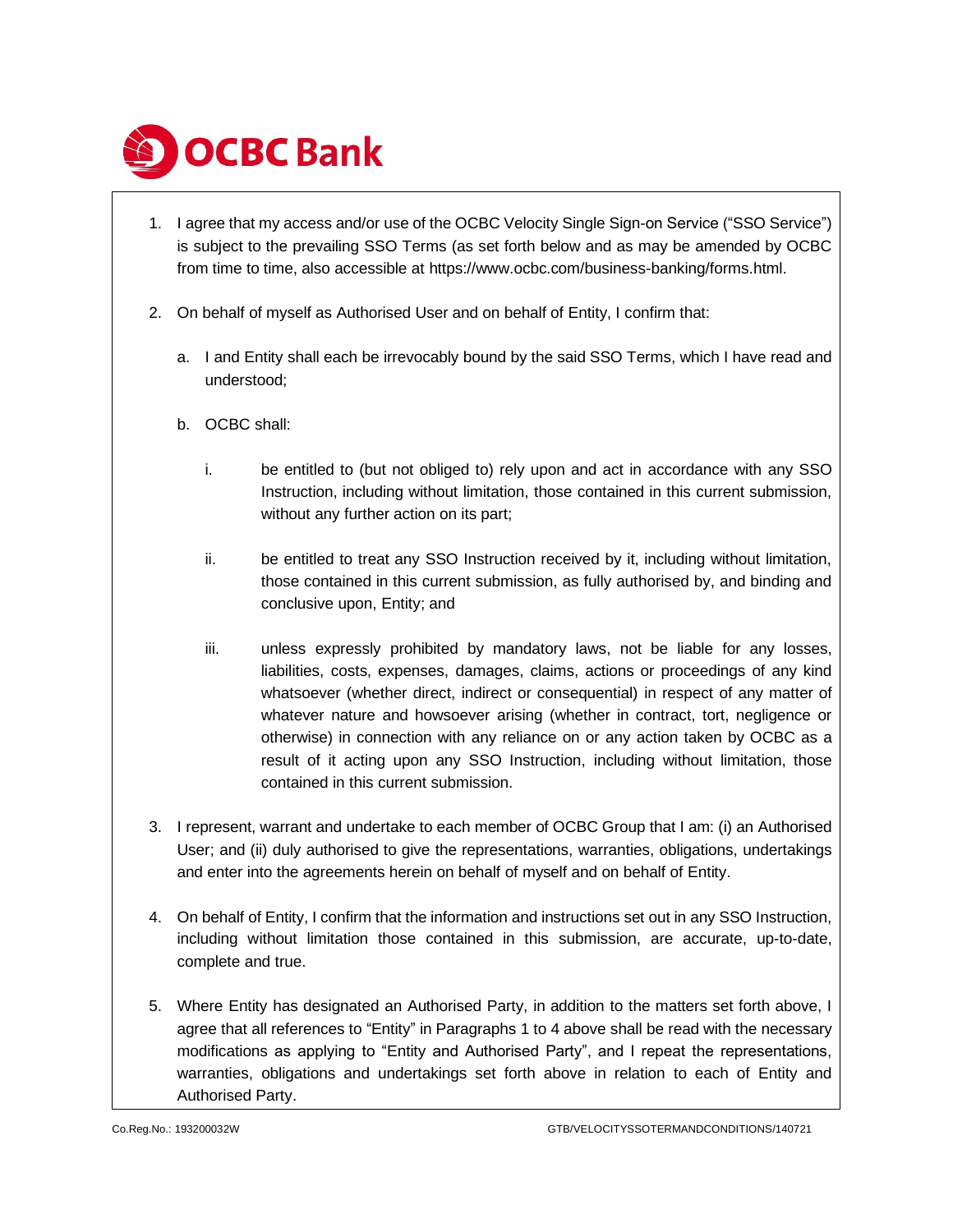(all initial capitalised terms bearing the same meaning as set forth in the SSO Terms).

# **OCBC VELOCITY SINGLE SIGN-ON ("SSO") TERMS AND CONDITIONS**

The SSO Service allows an Entity to designate Authorised Users and Authorised Parties (as the case may be), to access, operate and/or receive information relating to the Designated Account(s) via Velocity, using the existing Velocity credentials assigned to Authorised Users. These SSO Terms shall govern the access and/or use of the SSO Service by Entity and Authorised Users, and Authorised Parties (as the case may be).

## **1. DEFINITIONS**

Except to the extent that the context requires otherwise, the following terms shall have the following respective meanings:

"Access Credential" means any form of electronic or other security identification token, device or other credential, issued or prescribed by or on behalf of OCBC Group for access to any Electronic Services, and shall include any access credential issued in connection with any product and/or service by OCBC Group in accordance with the agreements governing such product and/or service.

"Authorised Party" means a Velocity account holder with OCBC Group authorised by Entity to access, operate and/or receive information relating to the Designated Account(s), which may include any of Entity's related corporations or such other entity that is approved by OCBC for this purpose in OCBC's sole and absolute discretion.

"Authorised Party Access Credential" means any Access Credential issued or prescribed by or on behalf of OCBC Group for use by an Authorised User to access the Authorised Party's account via Velocity.

"Authorised User Access Credential" means

where an Authorised Party has been designated by Entity, the specific Authorised Party Access Credential issued or prescribed by or on behalf of OCBC Group for use by an Authorised User to access the Authorised Party's account via Velocity; and

where an Authorised Party has not been designated by Entity, the specific Access Credential issued or prescribed by or on behalf of OCBC Group and used by the Authorised User to access an Other Entity Account via Velocity.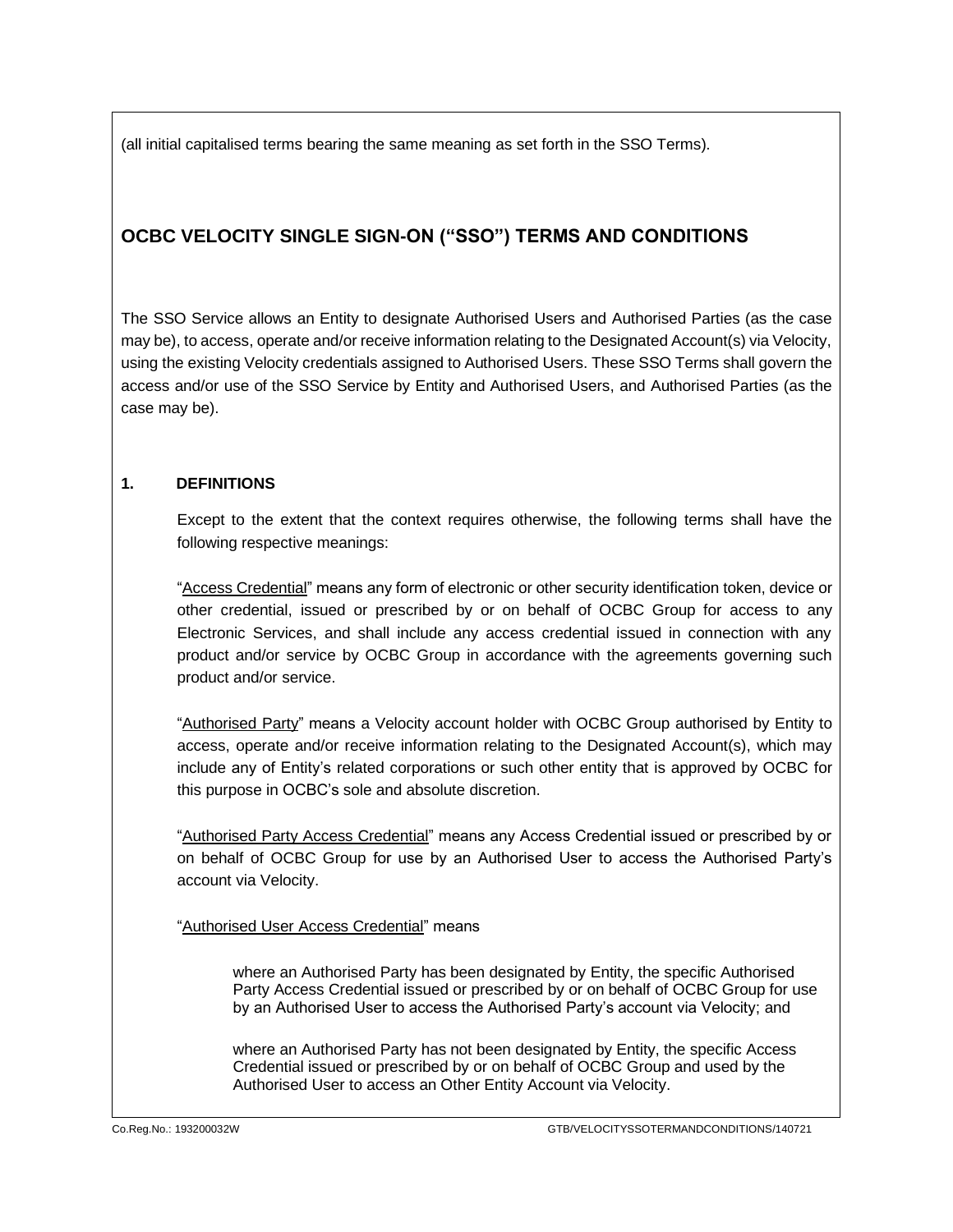"Authorised User" means any of the following persons who is authorised by Entity to operate, access and/or receive information relating to the Designated Account(s) as maintained by Entity with OCBC Group by or through the Electronic Services via the SSO Service and who is also:

where an Authorised Party has been designated by Entity, an authorised user of an Authorised Party; and

where an Authorised Party has not been designated by Entity, a user who has been authorised by Entity to access, operate and/or receive information relating to an Other Entity Account.

"Designated Account" means each account which Entity may have with OCBC Group whether alone or jointly with any other person(s) (including any savings account, current account, time deposits, structured deposits and any other type of account which may be offered by OCBC Group from time to time), and which Entity designates for and which OCBC allows for use with the SSO Service to enable Authorised Users, and Authorised Parties (as the case may be), to access, operate and/or receive information relating thereto.

"Electronic Service" means an electronic facility provided by OCBC Group including any card and any electronic computerised or telecommunication devices or modes of opening, accessing, operating and/or receiving information relating to any accounts in any country each individually or collectively and a reference to the aforesaid services severally and also the relevant services where the context requires.

"Entity" means an account holder with OCBC Group whether alone or jointly with any other person(s) and its successors and permitted assigns.

"OCBC" means the specific entity within OCBC Group with which a Designated Account has been opened.

"OCBC Group" means Oversea-Chinese Banking Corporation Limited and its related corporations, as well as their respective branches, representatives and/or agents and shall include their successors and assigns.

"Other Entity Account" means each account which Entity has with OCBC Group whether alone or jointly with any other person(s) (including any savings account, current account, time deposits, structured deposits and any other type of account which may be offered by OCBC Group from time to time), not being a Designated Account, and in respect of which an Authorised User has been issued, or prescribed by or on behalf of OCBC Group, Access Credentials to access such account via Velocity.

"SSO Application Form" means the application form prescribed by OCBC Group from time to time for Entity to apply for the SSO Service, which if approved by OCBC will facilitate Authorised Users, and Authorised Parties (as the case may be), to access, operate and/or receive information relating to the Designated Account(s) using the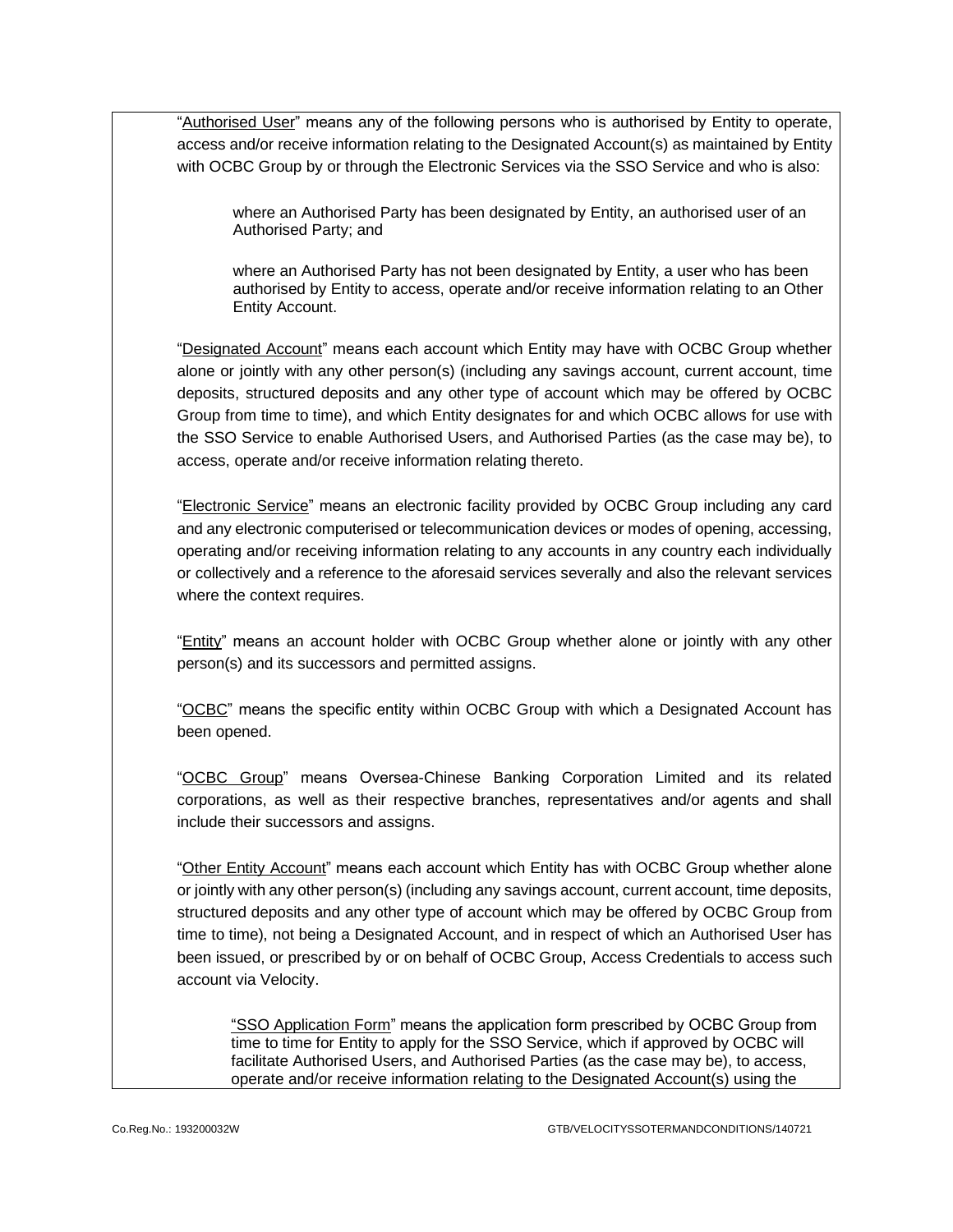Authorised User Access Credentials.

"SSO Instruction" means all instructions given (whether in person, by telephone, facsimile, email or any other electronic means, including through the Electronic Services, or otherwise), to OCBC for or in connection with each Designated Account and any access and/or use of the SSO Service.

"SSO Service" means the services, products, features and/or functionalities offered by OCBC Group from time to time to Entity which enable Authorised Users, and Authorised Parties (as the case may be), to electronically access, operate and/or receive information relating to Designated Account(s) using the Authorised User Access Credentials.

"SSO Terms" means terms and conditions governing the use of the SSO Service as set forth herein, and as from time to time amended by OCBC Group.

"Velocity" means the Electronic Service offered to business banking customers of OCBC Group known as "Velocity" or "OCBC Velocity".

## **2. USE OF SSO SERVICE**

Subject to these SSO Terms, upon the approval by OCBC of Entity's application for the activation of the SSO Service, Entity authorises OCBC to permit Authorised Users, and Authorised Parties (as the case may be), to access, operate and/or receive information relating to each Designated Account using each Authorised User's Access Credentials. For the avoidance of doubt, OCBC shall have the right to approve, review and/or reject any application for the activation of the SSO Service in its sole and absolute discretion, and any decision by OCBC in connection therewith shall be final, binding and conclusive upon Entity.

Entity agrees and confirms that the extent to which any Authorised User may access, operate and/or receive information relating to each Designated Account, as well as the identity and authorisations in respect of any Authorised User, and/or any Authorised Party (as the case may be), at any given time, shall be as set forth in the most recent SSO Application Form completed and submitted by Entity to OCBC as at such time, as approved by OCBC and subject to any modifications as may be prescribed by OCBC.

Entity shall ensure that any and all information submitted to OCBC in connection with the SSO Service (including any SSO Application Form) is complete, up-to-date, accurate and true. Entity acknowledges and agrees that as a continuing condition of Entity's access and/or use of the SSO Service, in the event that any such information is or becomes inaccurate, misleading or incomplete, and/or there is any change in authorisations relating to any Authorised User, and/or Authorised Party (as the case may be), Entity shall promptly notify OCBC in writing and where required by OCBC, complete and submit a fresh SSO Application Form to OCBC.

Where an Authorised Party has been designated by Entity: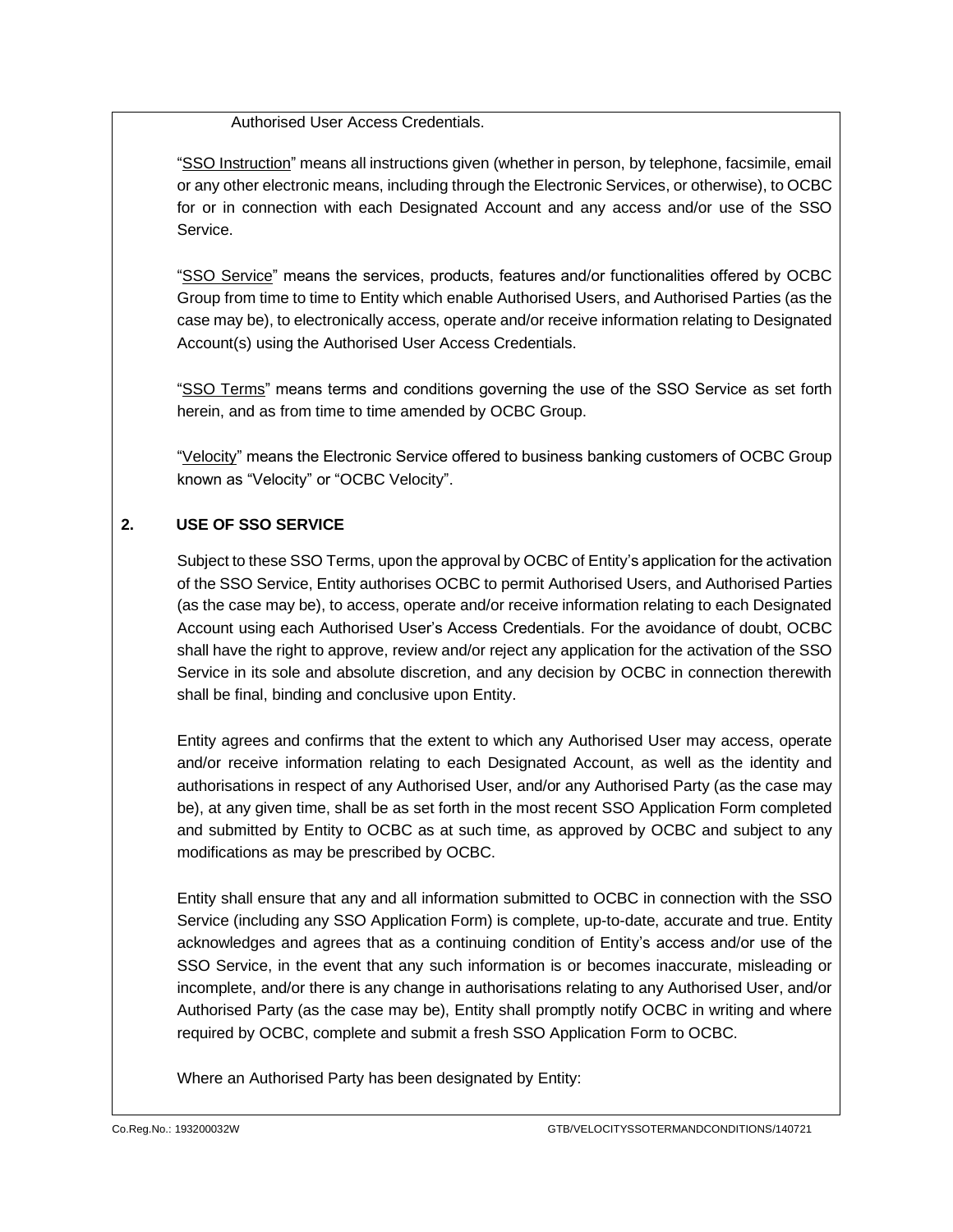Entity warrants and represents for the benefit of OCBC Group and undertakes to OCBC Group that Entity shall procure that each Authorised Party shall comply with and be bound by the terms and conditions governing the SSO Service (including without limitation these SSO Terms), available at https://www.ocbc.com.my/business-banking/Forms.html and as may be amended by OCBC Group from time to time; and

any provision in these SSO Terms that contains the words "as the case may be", insofar as it refers to an Authorised Party, Authorised Parties or Authorised Party Access Credentials, shall read with the necessary modifications as applying to such Authorised Party.

In the event that:

an Authorised Party has been designated by Entity, each of Entity and Authorised Party jointly and severally undertake to OCBC Group to; or

an Authorised Party has not been designated by Entity, Entity undertakes to OCBC Group to,

ensure and procure that each Authorised User agrees and undertakes at all times that:

his/her use of the SSO Service shall be subject to and complies with these SSO Terms;

his/her use of the Access Credentials shall be subject to and complies with the prevailing terms governing the use of such Access Credentials; and

the operation, access and/or receipt of information relating to each Designated Account shall be subject to and complies with specific terms and conditions applicable to Entity.

Entity agrees to pay such fees for the SSO Service as OCBC Group may from time to time notify Entity of in writing, which OCBC may debit directly from the Designated Account(s).

Each of Entity and Authorised User, and Authorised Party (as the case may be), agrees and acknowledges that:

any access and/or use of the SSO Service referable to, and/or any SSO Instruction identified by, the Authorised User's Access Credentials, and/or the Authorised Party's Access Credentials (as the case may be), shall be deemed to be Entity's access and/or use of the SSO Service, and/or SSO Instructions validly issued by such Authorised User, and/or Authorised Party (as the case may be);

OCBC shall be entitled to (but not obliged to) rely upon and act in accordance with any SSO Instruction given to OCBC, without any further action on OCBC's part; and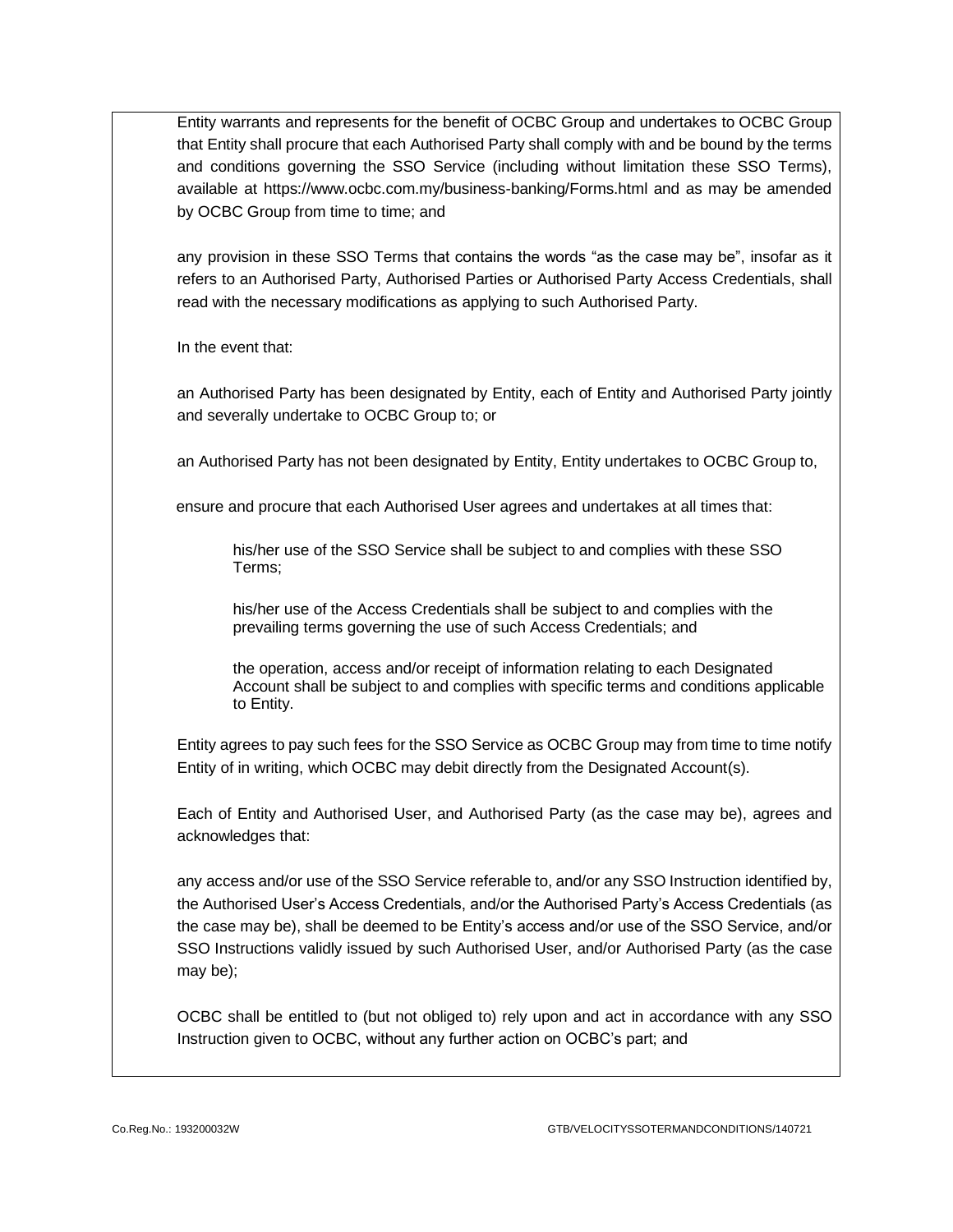be entitled to treat any SSO Instruction received by it as fully authorised by, and binding and conclusive upon, Entity.

Without prejudice to the generality of the foregoing, Entity further agrees and acknowledges that:

Entity shall be bound by all SSO Instructions and transactions effected by any Authorised User, and/or any Authorised Party (as the case may be), in connection with each Designated Account in the same manner as if effected by Entity;

where an Authorised Party has been designated by Entity:

Entity shall be solely responsible for informing itself of any changes by any Authorised Party in respect of access rights to such Authorised Party's account(s) with the OCBC Group granted to its Authorised Users; and

Entity shall promptly notify OCBC in writing of any change in respect of any Authorised Party's relationship with Entity, including without limitation if such Authorised Party ceases to be related to or an associate of Entity, or there is any change in shareholdings or control and/or management of Entity and/or such Authorised Party. Without prejudice to the generality of Claus[e 0,](#page-6-0) Entity further acknowledges and agrees that in connection with any such change (whether notified to OCBC or not), OCBC may suspend, terminate, restrict or block access to and/or use of the SSO Service by Entity, any Authorised User and/or any Authorised Party;

pending any notification by Entity of any change in authorisations relating to any Authorised User, and/or where applicable, any change in authorisations relating to any Authorised Party or any Authorised Party's relationship with Entity, in accordance with these SSO Terms, and/or any approval of such notice by OCBC:

unless expressly prohibited by mandatory laws, OCBC Group shall not be liable to Entity, any Authorised Party (as the case may be) and/or any Authorised User for any and all losses, liabilities, costs, expenses, damages, claims, actions or proceedings of any kind whatsoever (whether direct, indirect or consequential) in respect of any matter of whatever nature and howsoever arising (whether in contract, tort, negligence or otherwise) in connection with OCBC Group acting in accordance with any relevant existing mandate or SSO Instruction; and

without prejudice to the generality of Claus[e 6,](#page-9-0) Entity shall indemnify the Indemnitees (as defined below) from and against all claims, demands, actions, suits, proceedings, orders, losses (direct or consequential), damages, costs and expenses (including without limitation all duties, taxes and other levies and legal fees on a full indemnity basis), and any and all other liabilities of whatsoever nature or description howsoever arising which any person may sustain or incur directly or indirectly in connection therewith;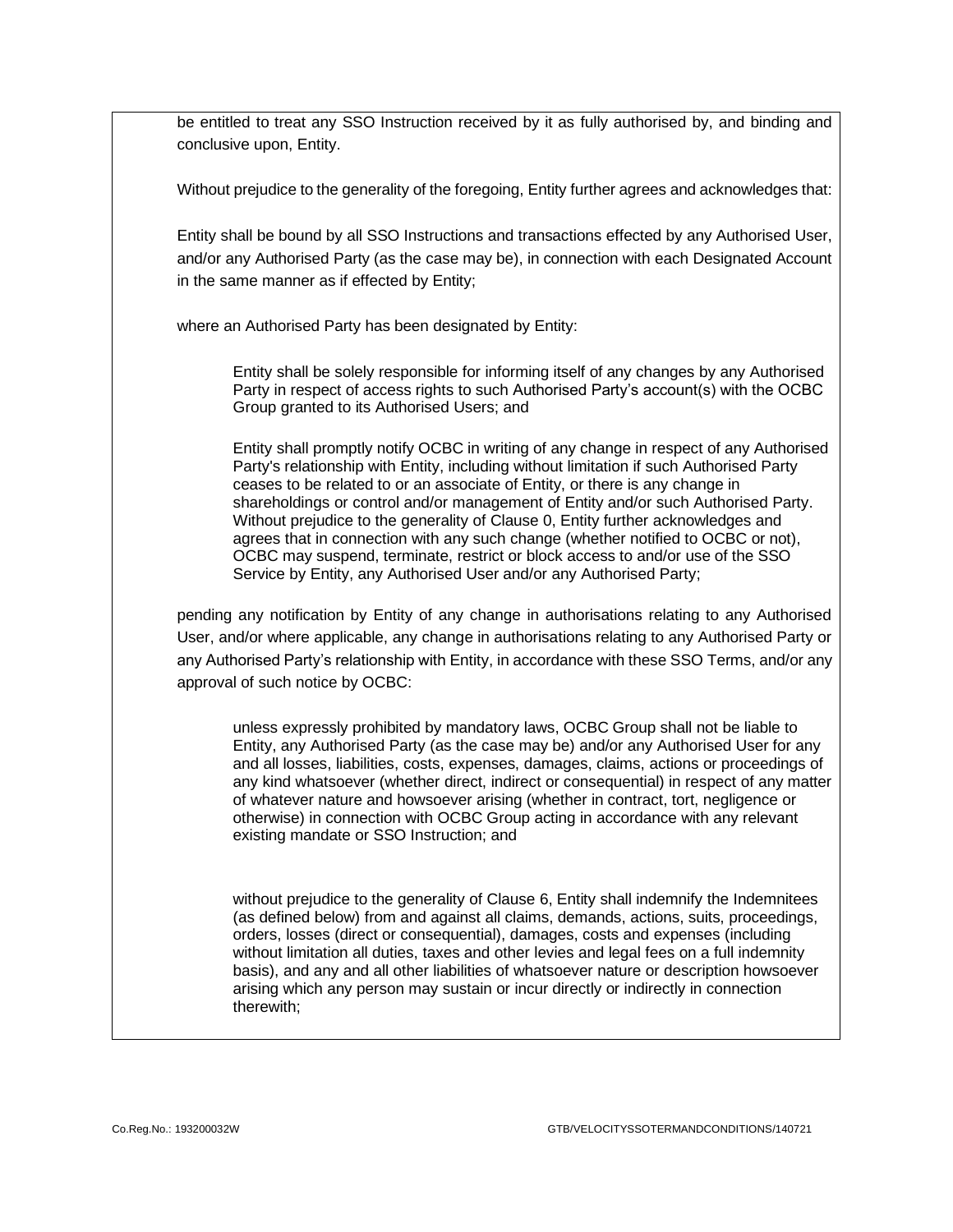termination of any Authorised User Access Credential, and/or any Authorised Party's account with OCBC Group and/or its access to Velocity (as the case may be), may result in one or more or all Authorised Users ceasing to have access to the Designated Account; and

OCBC Group has no obligation to inform Entity of any changes in respect of any Authorised User's or Authorised Party's (as the case may be), relationship with OCBC Group or their account standing or status or their ability to access Velocity.

<span id="page-6-0"></span>Any member of OCBC Group may at any time and in its sole and absolute discretion for any reason whatsoever, upon written notice to Entity and without liability whatsoever:

subject the provision of the SSO Service to such conditions as it sees fit, including without limitation requiring Entity and/or any Authorised Party (as the case may be), to subscribe to certain service packages; and/or

suspend, terminate, restrict or block access to and/or use of the SSO Service by Entity, any Authorised User, and/or any Authorised Party (as the case may be).

For the avoidance of doubt, where an Authorised Party has been designated by Entity, each of Entity and Authorised Party further agrees and acknowledges that any Authorised Party ("**Relevant Entity**") may, in its own capacity, apply for the activation of the SSO Service to allow Entity and its authorised users ("**Entity Users**") to access, operate and/or receive information relating to such Relevant Entity's bank accounts with any member of OCBC Group, subject always to these SSO Terms and OCBC's approval of such application. Where such arrangement is approved by Entity, Relevant Entity and the relevant member of the OCBC Group:

Entity agrees to comply with and be bound by these SSO Terms:

as "Entity"; and

as "Authorised Party", insofar as Entity and Entity Users are allowed to access, operate and/or receive information relating to such Relevant Entity's bank accounts with any member of OCBC Group;

Relevant Entity agrees to comply with and be bound by these SSO Terms:

as "Authorised Party"; and

as "Entity", insofar as Entity and Entity Users are allowed to access, operate and/or receive information relating to such Relevant Entity's bank accounts with any member of OCBC Group; and

each of Entity and Relevant Entity acknowledges and agrees that for the avoidance of doubt, where the SSO Service is activated to permit the access, operation and/or receipt of information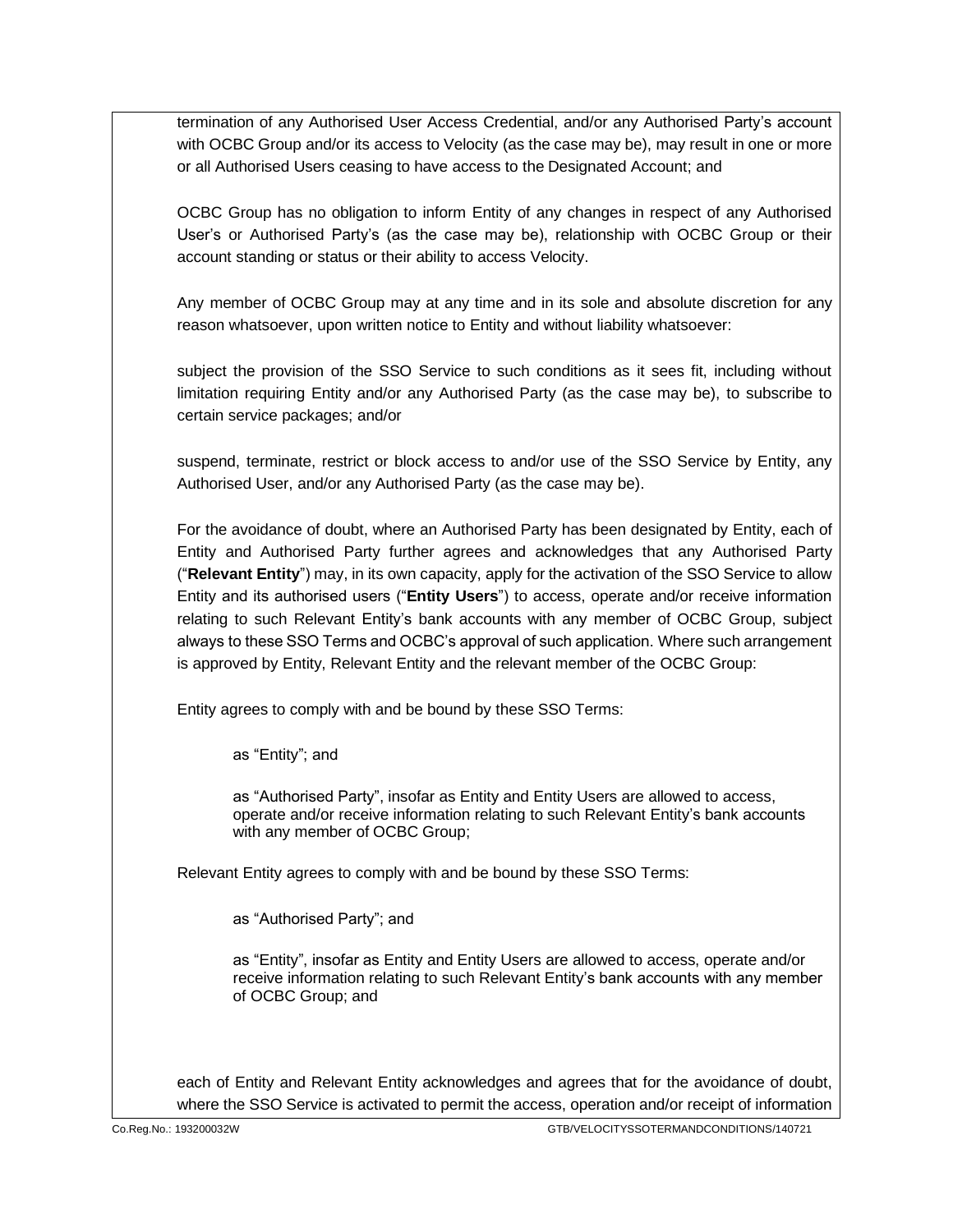relating to the account(s) of both Entity and Relevant Entity, each of Entity and Relevant Entity agrees that its use of the SSO Service respectively shall be governed by separate agreements under these SSO Terms between Entity or Relevant Entity (as the case may be) and OCBC.

## **3. APPLICABILITY OF OTHER AGREEMENTS**

These SSO Terms shall not affect the terms of any other agreement that may apply to each of Entity and Authorised User relating to the use of Electronic Services (including relating to the use of any Access Credentials) in respect of any Other Entity Account and/or any Designated Account ("**Other Entity Agreements**"). The Other Entity Agreements shall remain in full force and effect. In the event of a conflict, these SSO Terms shall prevail insofar as they relate specifically to the SSO Service.

These SSO Terms shall not affect the terms of any agreement between OCBC Group and any Authorised Party relating to the use of Authorised Party Access Credentials ("**Authorised Party Agreements**"). The Authorised Party Agreements shall remain in full force and effect. In the event of a conflict, these SSO Terms shall prevail insofar as they relate specifically to the SSO Service.

## <span id="page-7-0"></span>**4. DATA TRANSFER, SECRECY**

Entity acknowledges and accepts that in order to provide the SSO Service to Entity, various members of OCBC Group may need to access information about Entity, the Designated Account(s), or send such information to, various members of OCBC Group, any Authorised Party (as the case may be), any Authorised User, or service providers, including those that are located outside the jurisdiction where the Designated Account(s) is maintained.

In connection with the provision of the SSO Service to Entity, Entity agrees and consents to such disclosure and access (including cross-border disclosures and access) as described in Clause [0,](#page-7-0) and hereby further releases OCBC Group from any obligation it might otherwise have to observe banking secrecy and/or privacy laws of any jurisdiction. Without derogating from the generality of the foregoing, Entity authorises and consents to:

OCBC Group and any Authorised User, and any Authorised Party (as the case may be), accessing information about it and the Designated Account(s), from inside and outside the country where the Designated Account(s) is maintained or serviced; and

the members of OCBC Group to disclosing to each other and to such third parties as they deem necessary, such information regarding Entity and the Designated Account(s) as may be required from time to time to provide the SSO Service to Entity.

Each of Entity and Authorised User, and Authorised Party (as the case may be), agrees and acknowledges that the information available to it by virtue of the SSO Service can become subject to the laws in force in each country: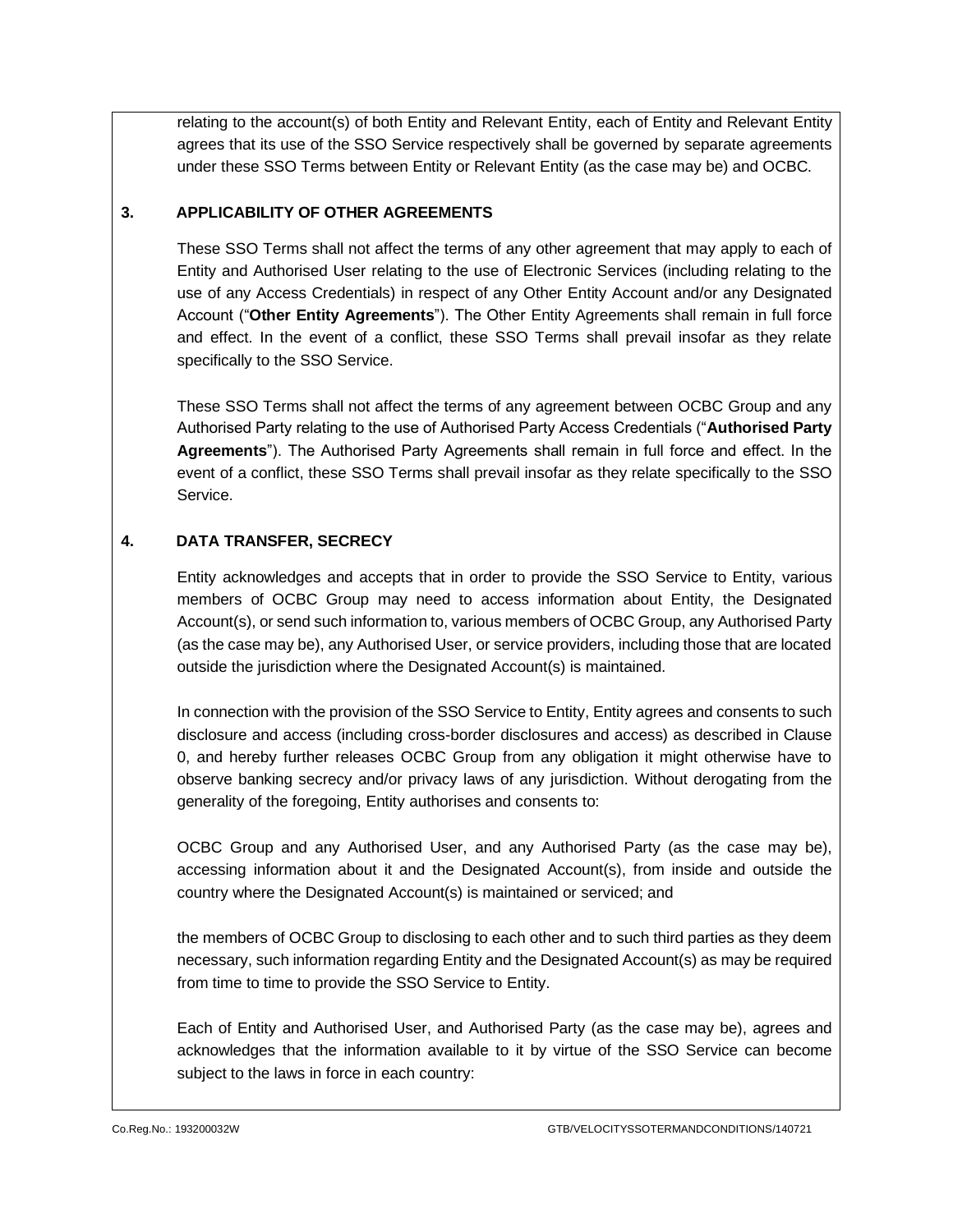where it is held, received or stored by OCBC Group, Entity, any Authorised Party (as the case may be) or any Authorised User;

from where it is accessed by OCBC Group, Entity, any Authorised Party (as the case may be) or any Authorised User; and/or

through which it passes.

Each of Entity and Authorised User, and Authorised Party (as the case may be), agrees and acknowledges that the information available to it by virtue of the SSO Service can become subject to disclosure pursuant to the laws of those countries and accept the consequences that may result from such disclosure.

As the Designated Account(s) may include information about more than various individuals and about Entity's business relations with OCBC Group, Entity agrees that statements released to comply with legal process may contain information regarding Entity's relationship with these individuals and with OCBC Group.

## **5. NO WARRANTY, LIMITATION OF LIABILITY**

The SSO Service is provided "As is" and "As available". No warranty of any kind, implied, express or statutory, including but not limited to the warranties of non-infringement of third party rights, title, satisfactory quality, accuracy, adequacy, completeness, timeliness, merchantability, currency, reliability, performance, security, fitness for a particular purpose, continued availability, or inter-operability with other systems or services, is given in conjunction with the SSO Service.

Each of Entity and Authorised User, and Authorised Party (as the case may be), acknowledges and agrees that unless expressly prohibited by mandatory laws, OCBC Group shall not be liable to Entity, any Authorised Party (as the case may be) and/or any Authorised User for any and all losses, liabilities, costs, expenses, damages, claims, actions or proceedings of any kind whatsoever (whether direct, indirect or consequential) in respect of any matter of whatever nature and howsoever arising (whether in contract, tort, negligence or otherwise) in connection with:

any breach by Entity, any Authorised Party (as the case may be) and/or any Authorised User of its obligations, representations, warranties and/or undertakings under these SSO Terms or any other agreements with OCBC Group;

any use or inability to use the SSO Service;

any malfunctions, errors, defects or other non-functionality of the SSO Service;

any unauthorised access and/or use of the SSO Service;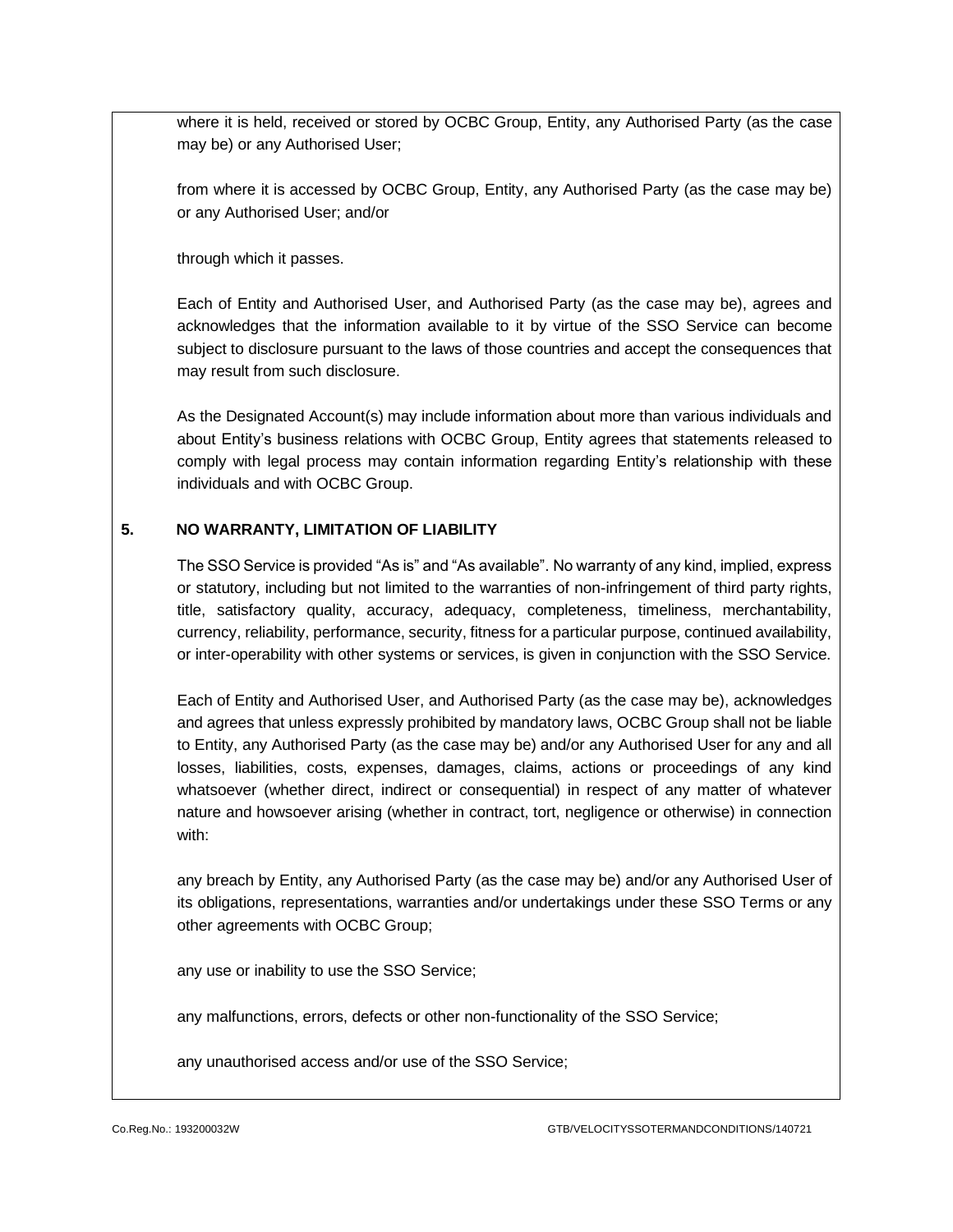any reliance on or any action taken by OCBC as a result of it acting upon any SSO Instruction; and/or

any other matter relating to the SSO Service, including without limitation the discontinuation of the SSO Service (or any part thereof).

## <span id="page-9-0"></span>**6. INDEMNITY**

Each of Entity and Authorised User, and Authorised Party (as the case may be), shall jointly and severally indemnify OCBC Group, its officers, employees, nominees and agents (collectively, the "**Indemnitees**") promptly on a full indemnity basis from and against all claims, demands, actions, suits, proceedings, orders, losses (direct or consequential), damages, costs and expenses (including without limitation all duties, taxes and other levies and legal fees on a full indemnity basis), and any and all other liabilities of whatsoever nature or description howsoever arising which OCBC Group may sustain or incur directly or indirectly in connection with the execution, performance or enforcement of these SSO Terms including without limitation:

any access and/or use of the SSO Service by Entity, any Authorised Party (as the case may be) and/or any Authorised User;

use (whether authorised or not) of any Access Credentials by any person, including without limitation any Authorised User;

any SSO Instruction; and/or

any breach by Entity, any Authorised Party (as the case may be) and/or any Authorised User of its obligations, representations, warranties and/or undertakings under these SSO Terms or any other agreements with OCBC Group, including any obligation by Entity to procure the agreement and compliance of any Authorised Party to these SSO Terms (as the case may be), and any Authorised Party (as the case may be) and/or any Authorised User disclaiming liability or otherwise claiming that it is not bound by these SSO Terms.

## **7. AMENDMENT**

OCBC Group may at any time at its absolute discretion and upon written notice to Entity, amend, modify, delete and/or substitute any one or more of these SSO Terms. Such change(s) shall take effect from the date stated in the notice, which in most instances, shall be no less than thirty (30) days from the date of the notice.

OCBC Group may notify Entity and/or any relevant Authorised Party (as the case may be), of any changes to these SSO Terms by:

displaying such changes at OCBC Group's branches or automated teller machines;

posting such changes on OCBC Group's website;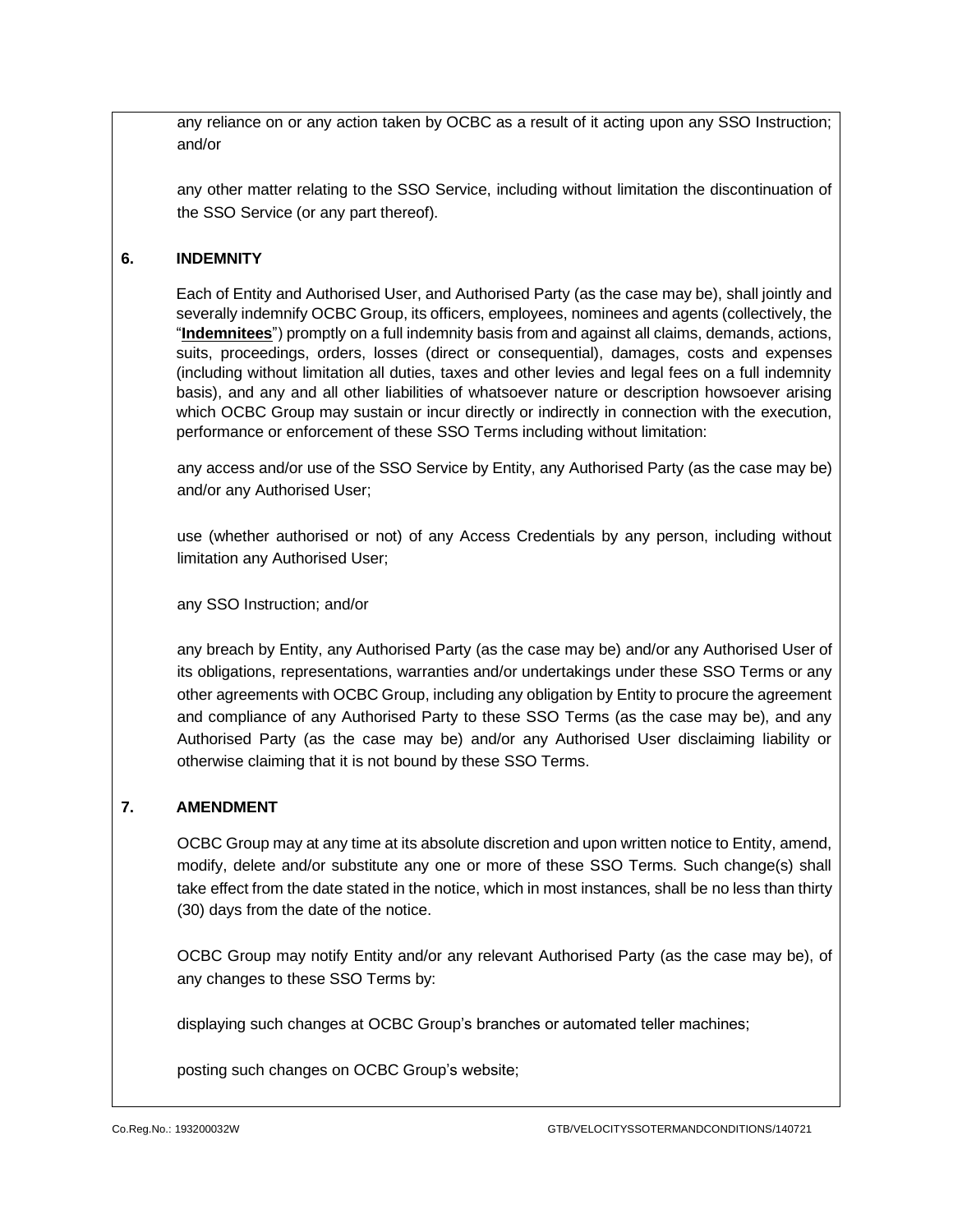electronic mail or letter;

publishing such changes in any newspapers; and/or

such other means of communication as OCBC Group may determine in its sole and absolute discretion.

Where Entity or any Authorised User, or any Authorised Party (as the case may be), continues to use the SSO Service after such notification, Entity and Authorised User, and Authorised Party (as the case may be), shall each be deemed to have agreed with and accepted the amendments. If Entity or any Authorised User, or any Authorised Party (as the case may be), does not accept any such amendments, it shall forthwith discontinue using the SSO Service and instruct OCBC to discontinue the provision of the SSO Service to Entity, the relevant Authorised Users and Authorised Parties (as the case may be).

In the event that OCBC Group decides in its sole and absolute discretion to discontinue the provision of the SSO Service (or any part thereof) whether generally or to Entity, OCBC Group shall give written notice of such discontinuation to Entity and/or Authorised User, and/or Authorised Party (as the case may be). Such discontinuation shall take effect from the date stated in the notice, which in most instances, shall be no less than 30 days from the date of the notice

#### **8. MISCELLANEOUS**

**Interpretation**. In these SSO Terms and except to the extent that the context requires otherwise:

any representations, warranties, obligations and/or undertakings given by Entity, any Authorised Party (as the case may be) and/or any Authorised User under these SSO Terms shall be taken to be given by Entity to each member of OCBC Group;

words importing the singular only shall also include the plural and vice versa; and

whenever the words "include", "includes" or "including" are used, they will be deemed to be followed by the words "without limitation".

**Schedules.** Where applicable, these SSO Terms shall be read, interpreted and applied in accordance with the terms contained the relevant Schedules. The Schedules form part of these SSO Terms and shall have the same force and effect as if expressly set out in the main body of these SSO Terms. In the event of any inconsistency between the main body of these SSO Terms and the Schedules, the relevant terms of the Schedules (to the extent of such inconsistency) shall prevail.

**Waiver**. No failure or delay by OCBC Group in exercising or enforcing any right or option under these SSO Terms shall operate as a waiver thereof or limit, prejudice or impair OCBC Group's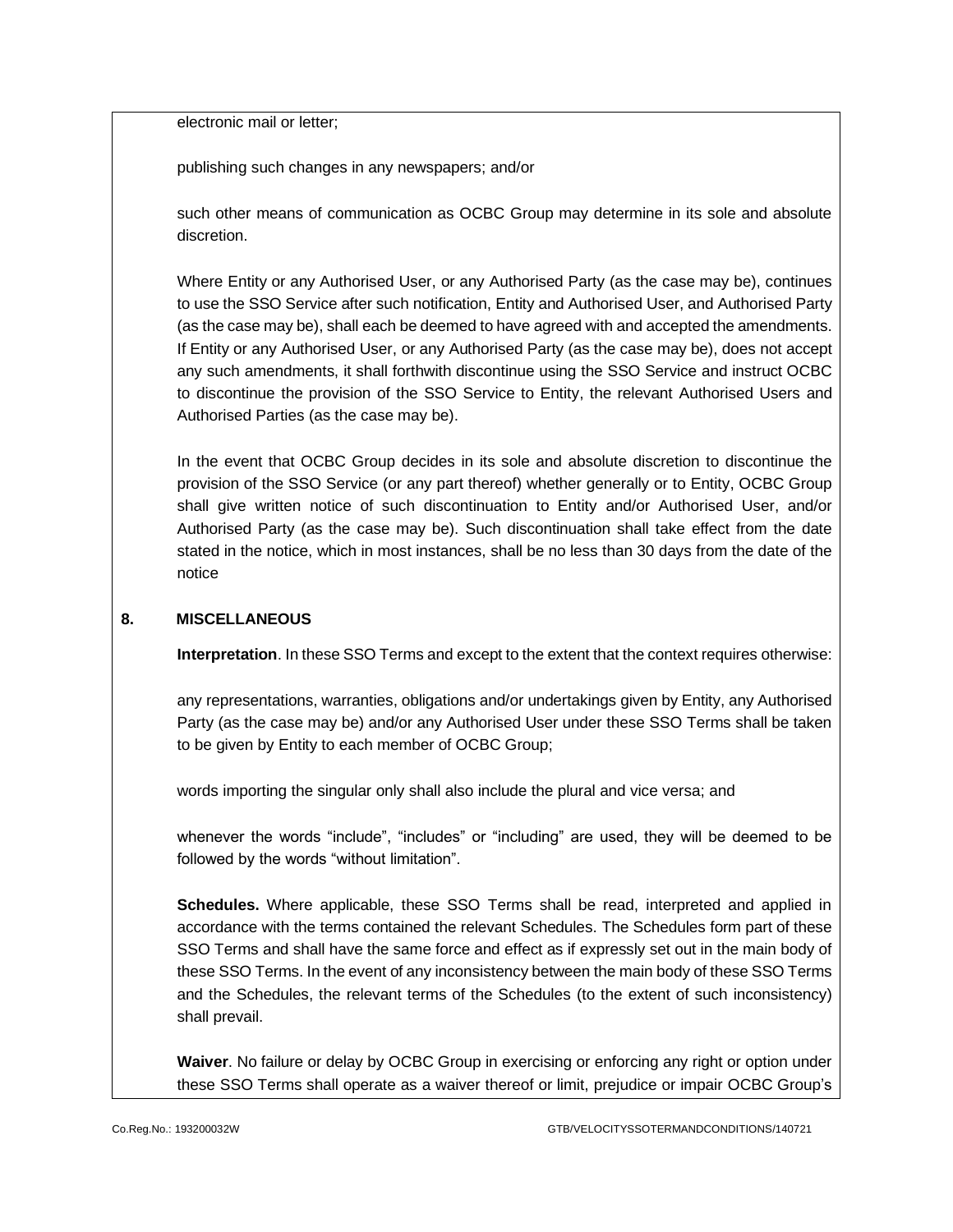right to take any action or to exercise any right as against Entity and/or any Authorised User, and/or any Authorised Party (as the case may be), or render OCBC Group responsible for any loss or damage arising therefrom.

**Governing Law**. Any dispute, controversy or claim arising from or in connection with these SSO Terms shall be governed by and construed in accordance with the laws and regulations of the jurisdiction in which the relevant Designated Account is opened (as determined by OCBC Group in its sole and absolute discretion) ("**Relevant Jurisdiction**"). Each of Entity and Authorised User, and Authorised Party (as the case may be), agrees to submit to the exclusive jurisdiction of the courts of the Relevant Jurisdiction in relation to any dispute, controversy or claim arising out of or in connection with any matters that are governed by the laws of the Relevant Jurisdiction.

**Severability**. If any one or more of the provisions in these SSO Terms are deemed invalid, unlawful or unenforceable in any respect under any applicable law, the validity, legality and enforceability of the remaining provisions of these SSO Terms shall not in any way be affected or impaired.

## **SCHEDULE 1 - SINGAPORE-SPECIFIC TERMS**

In this Schedule: (a) where the provision number is stated without a description of any document, then it refers to the provision so numbered in the document where the reference appears; (b) capitalised expressions used without definition in this Schedule shall have meanings respectively ascribed to them in the main body of these SSO Terms; and (c) unless expressly stated otherwise, the obligations of each of Entity and Authorised User, and Authorised Party (as the case may be), set out in this Schedule shall be cumulative, in addition to, and without prejudice to such party's other obligations under the main body of these SSO Terms.

Each of Entity and any Authorised User, and Authorised Party (as the case may be), agrees as follows in respect of the SSO Service:

## **1. Designated Account(s) opened in Singapore**

In relation to Designated Account(s) opened in Singapore, where the Authorised User Access Credentials, and/or Authorised Party Access Credentials (as the case may be), are used to access or operate such Designated Account(s) and/or receive information relating thereto, the Business Account Terms and Conditions1 (including the Singapore Local Addendum and the Singapore Product Addendum referred therein) (collectively, the "**SG BA Terms**") shall govern such use, and it is further agreed that when such account is accessed via the SSO Service, where applicable and unless the context otherwise requires, with respect to the said Designated Account(s), all references in the SG BA Terms to "Access Credential", "Biometric Access Credential", "Physical Credential", "Registered Devices", "Software", verification codes, encryption, passwords, SMS OTPs, digital signatures or certificates shall be deemed to refer

<sup>1</sup> Available at<https://www.ocbc.com/business-banking/help-and-support#section-forms> or on request.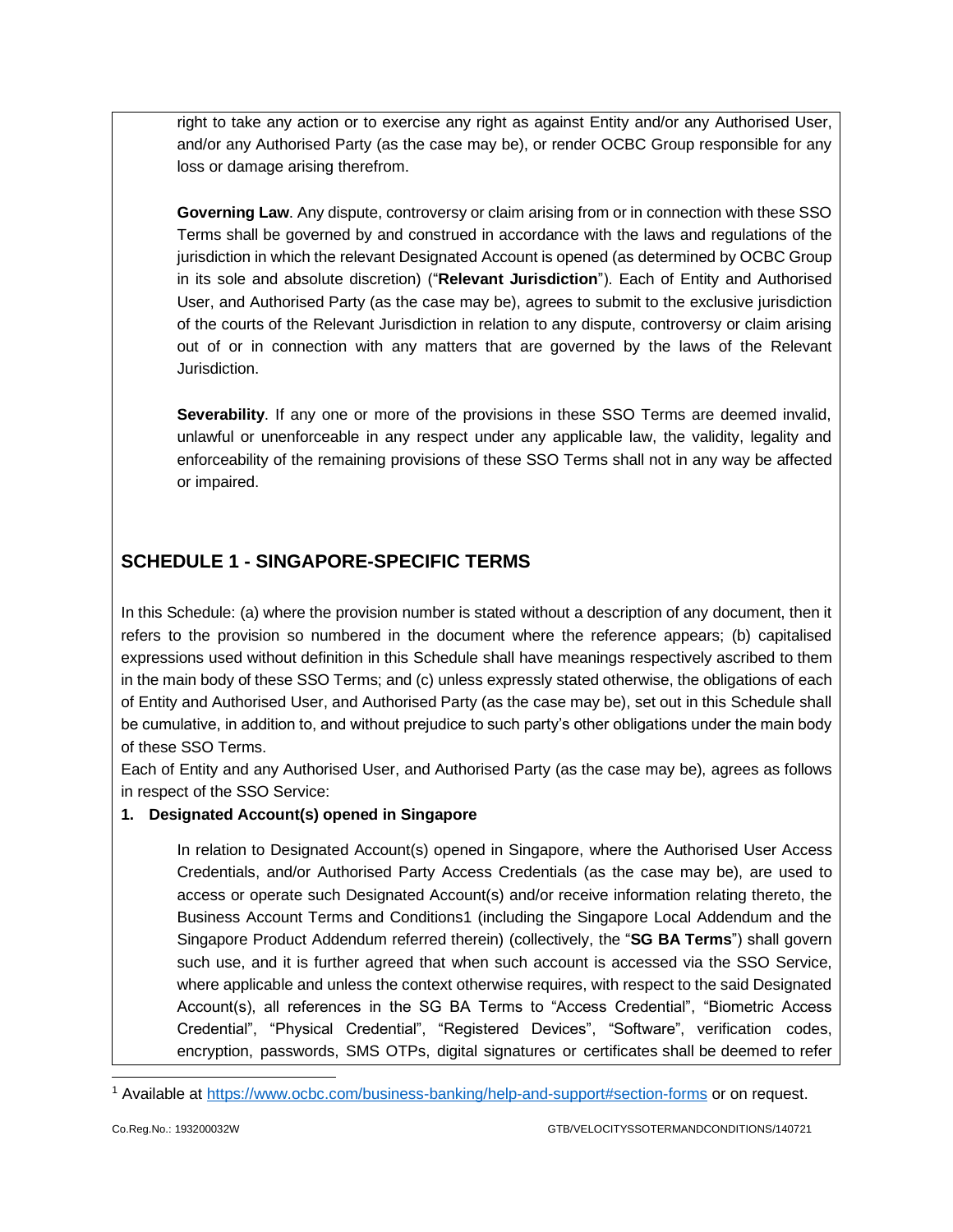| to the corresponding and/or analogous Authorised User Access Credentials, and/or Authorised<br>Party Access Credentials (as the case may be). For the avoidance of doubt, where any Access<br>Credentials are used to access, operate and/or receive information relating to an account<br>otherwise than through the SSO Service, such use shall continue to be governed by the terms<br>under which such Access Credentials were issued or prescribed by or on behalf of OCBC Group.                  |
|---------------------------------------------------------------------------------------------------------------------------------------------------------------------------------------------------------------------------------------------------------------------------------------------------------------------------------------------------------------------------------------------------------------------------------------------------------------------------------------------------------|
| Without prejudice to the generality of the foregoing, each of Entity and Authorised User, and<br>Authorised Party (as the case may be), agrees as follows in relation to each Designated Account<br>opened in Singapore:                                                                                                                                                                                                                                                                                |
| any access credential issued, prescribed and/or enrolled by or on behalf of OCBC Group in<br>Malaysia, Hong Kong, China or Indonesia in relation to any account operated in each of these<br>jurisdictions respectively, including any "Access Credential" as defined respectively pursuant to<br>the agreements governing such accounts, shall be deemed to be an "Access Credential" under<br>the SG BA Terms in relation to such Designated Account;                                                 |
| any physical credential issued, prescribed and/or enrolled by or on behalf of OCBC Group in<br>Malaysia, Hong Kong, China or Indonesia in relation to any account operated in each of these<br>jurisdictions respectively, including any "Physical Credential" as defined respectively pursuant to<br>the agreements governing such accounts, shall be deemed to be a "Physical Credential" under<br>the SG BA Terms in relation to such Designated Account;                                            |
| any software made available by or on behalf of OCBC Group in Malaysia, Hong Kong, China or<br>Indonesia in relation to any account operated in each of these jurisdictions respectively, including<br>any "Software" as defined respectively pursuant to the agreements governing such accounts,<br>shall be deemed to be a "Software" under the SG BA Terms in relation to such Designated<br>Account;                                                                                                 |
| any: (i) "Fingerprint Recognition Features" and/or "Face Recognition Features"; or (ii)<br>"Registered Mobile Device" issued, prescribed and/or enrolled by or on behalf of OCBC Group<br>in Malaysia in relation to any account operated in Malaysia as defined pursuant to the MY BA<br>Terms2 (as hereinafter defined), shall be deemed to be a: (1) "Biometric Access Credential"; or<br>(2) "Registered Devices" respectively under the SG BA Terms in relation to such Designated<br>Account; and |

any "Biometric Access Credential" or "Registered Devices" issued, prescribed and/or enrolled by or on behalf of OCBC Group in Hong Kong in relation to any account operated in Hong Kong as defined pursuant to the HK BA Terms3, shall be deemed to be a "Biometric Access Credential"

<sup>2</sup> Available at

[https://www.ocbc.com.my/assets/pdf/forms/my%20forms/eBanking/ROAD%20TnC%20%28Eng%29.pdf.](https://www.ocbc.com.my/assets/pdf/forms/my%20forms/eBanking/ROAD%20TnC%20%28Eng%29.pdf)

<sup>3</sup> Available at [https://www.ocbcwhhk.com/webpages/en-us/doc/download\\_form/pdf/FF55.pdf](https://www.ocbcwhhk.com/webpages/en-us/doc/download_form/pdf/FF55.pdf) ("**HK BA Terms**").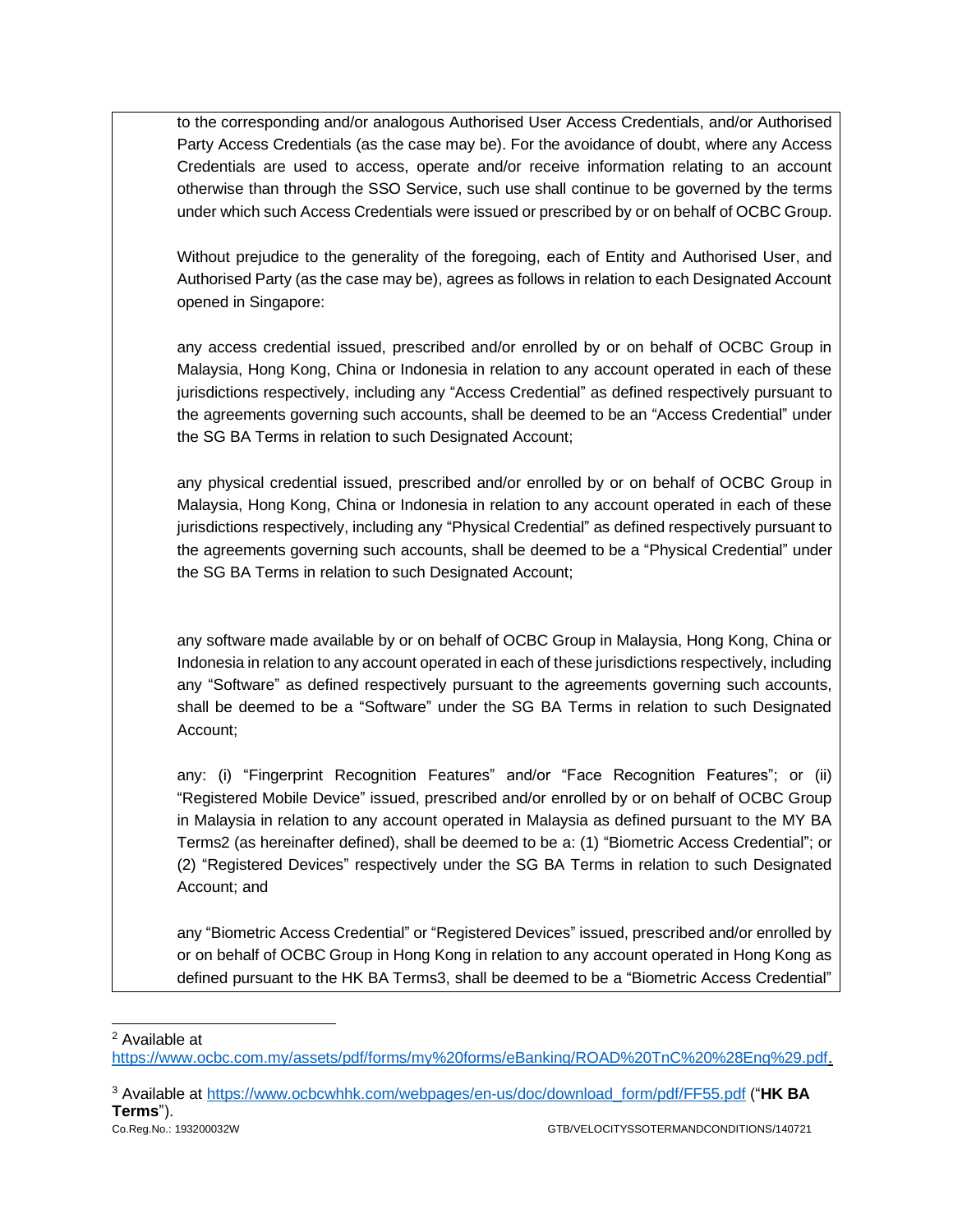or "Registered Devices" respectively under the SG BA Terms in relation to such Designated Account.

# **SCHEDULE 2 - MALAYSIA-SPECIFIC TERMS**

In this Schedule: (a) where the provision number is stated without a description of any document, then it refers to the provision so numbered in the document where the reference appears; (b) capitalised expressions used without definition in this Schedule shall have meanings respectively ascribed to them in the main body of these SSO Terms; and (c) unless expressly stated otherwise, the obligations of each of Entity and Authorised User, and Authorised Party (as the case may be), set out in this Schedule shall be cumulative, in addition to, and without prejudice to such party's other obligations under the main body of these SSO Terms.

Each of Entity and any Authorised User, and Authorised Party (as the case may be), agrees as follows in respect of the SSO Service:

## **(a) Substitution of Clauses 2,3, 2.8, and 4 of the main body of these SSO Terms**

When any Designated Account is opened with OCBC in Malaysia, the following clauses shall supersede and replace the corresponding clauses in the main body of these SSO Terms:

- "2.3 Entity shall ensure that any and all information submitted to OCBC in connection with the SSO Service (including any SSO Application Form) is complete, up-to-date, accurate and true. Entity acknowledges and agrees that as a continuing condition of Entity's access and/or use of the SSO Service, in the event that any such information is or becomes inaccurate, misleading or incomplete, and/or there is any change in authorisations relating to any Authorised User, and/or Authorised Party (as the case may be), Entity shall provide OCBC prior written notice thereof in OCBC's prevailing prescribed form therefor, and OCBC may require evidence acceptable to OCBC of such change, including via a resolution of Entity's board of directors where required by OCBC, where applicable. Where required by OCBC, Entity shall complete and submit a fresh SSO Application Form to OCBC. Entity acknowledges and agrees that no such change shall take effect until OCBC has accepted and approved such notice, and effected the change in its records.
- 2.8 Without prejudice to the generality of the foregoing, Entity further agrees and acknowledges that:

Entity shall be bound by all SSO Instructions and transactions effected by any Authorised User, and/or any Authorised Party (as the case may be), in connection with each Designated Account in the same manner as if effected by Entity;

where an Authorised Party has been designated by Entity:

Entity shall be solely responsible for informing itself of any changes by any Authorised Party in respect of access rights to such Authorised Party's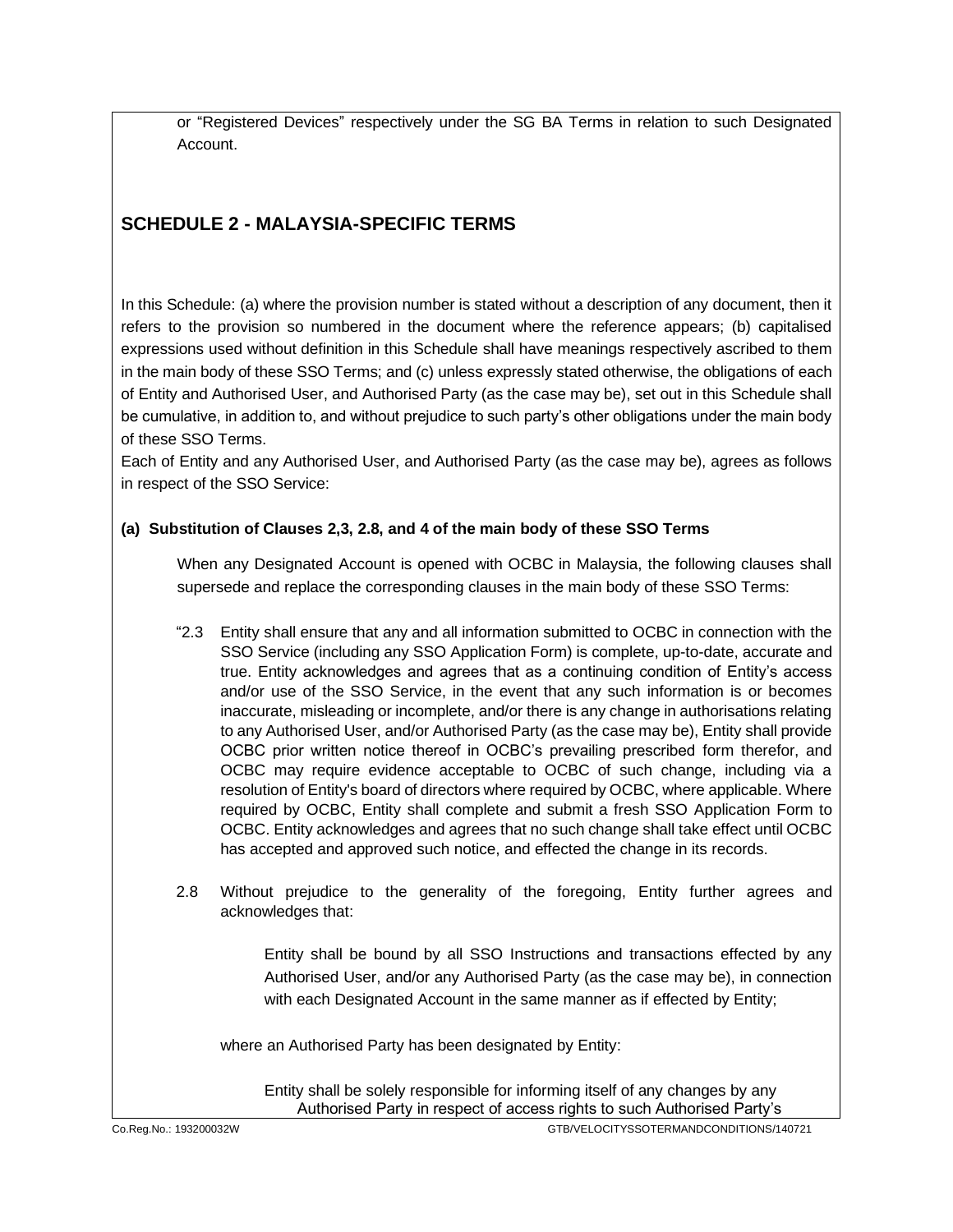account(s) with the OCBC Group granted to its Authorised Users; and

If there is any change in respect of any Authorised Party's relationship with Entity, including without limitation if such Authorised Party ceases to be related to or an associate of Entity, or there is any change in shareholdings or control and/or management of Entity and/or such Authorised Party, Entity shall provide OCBC with prior written notice thereof in OCBC's prevailing prescribed form therefor and OCBC may require evidence acceptable to OCBC of such change, including via a resolution of Entity's board of directors, where applicable. Entity acknowledges and agrees that no such change shall take effect until OCBC has accepted and approved such notice, and effected the change in its records. Without prejudice to the generality of Clause [0,](#page-6-0) Entity further acknowledges and agrees that in connection with any such change (whether notified to OCBC or not), OCBC may suspend, terminate, restrict or block access to and/or use of the SSO Service by Entity, any Authorised User and/or any Authorised Party;

#### **4. DATA TRANSFER, SECRECY**

4.1 Entity acknowledges and accepts that in order to provide the SSO Service to Entity, various members of OCBC Group may need to access information about Entity, the Designated Account(s), or send such information to, various members of OCBC Group, any Authorised Party (as the case may be), any Authorised User, or service providers, including those that are located outside the jurisdiction where the Designated Account(s) is maintained. Without limiting the foregoing in this Clause 4.1, Entity expressly consents to the disclosure of the information to the parties and for the purposes set out in the table below:

|     | Parties to whom information<br>can be disclosed                                                                                                                                                                                                                                                                                                                                                                                                                                                                                                                                                                                                                                                  | <b>Purposes/Circumstances for</b><br>disclosure of information |
|-----|--------------------------------------------------------------------------------------------------------------------------------------------------------------------------------------------------------------------------------------------------------------------------------------------------------------------------------------------------------------------------------------------------------------------------------------------------------------------------------------------------------------------------------------------------------------------------------------------------------------------------------------------------------------------------------------------------|----------------------------------------------------------------|
| (a) | OCBC Group's data processors and service For the performance of services for<br>providers, both within and outside Malaysia; OCBC Group                                                                                                                                                                                                                                                                                                                                                                                                                                                                                                                                                          |                                                                |
| (b) | OCBC Group's related corporations and For cross-selling,<br>associated companies, both in or outside improvement and market research.<br>Malaysia, their assignees and successors-in-<br>title;                                                                                                                                                                                                                                                                                                                                                                                                                                                                                                  | service                                                        |
| (c) | Regulatory authorities/law enforcement For compliance<br>bodies both within and outside Malaysia;                                                                                                                                                                                                                                                                                                                                                                                                                                                                                                                                                                                                | with<br>law<br>and<br>regulations.                             |
| (d) | Third parties who intend to settle Entity's For settlement of<br>indebtedness;                                                                                                                                                                                                                                                                                                                                                                                                                                                                                                                                                                                                                   | Entity's<br>indebtedness.                                      |
| (e) | Third parties both within and outside For compliance of applicable<br>Malaysia, with or through whom any of the procedures, or for resolution of or<br>SSO Service, Electronic Service or other negotiation over any claims<br>services are processed or carried out, disputes or for handling queries<br>including but not limited to Malaysian arising from or in connection with any<br>Electronic Clearing Corporation Sdn Bhd SSO Service, Electronic Service or<br>(MyClear), Payments Network Malaysia Sdn other services.<br>Bhd (PayNet), Society for Worldwide<br>Financial Telecommunication<br>Interbank<br>(SWIFT), Visa International, MasterCard<br>International, any merchants; | or                                                             |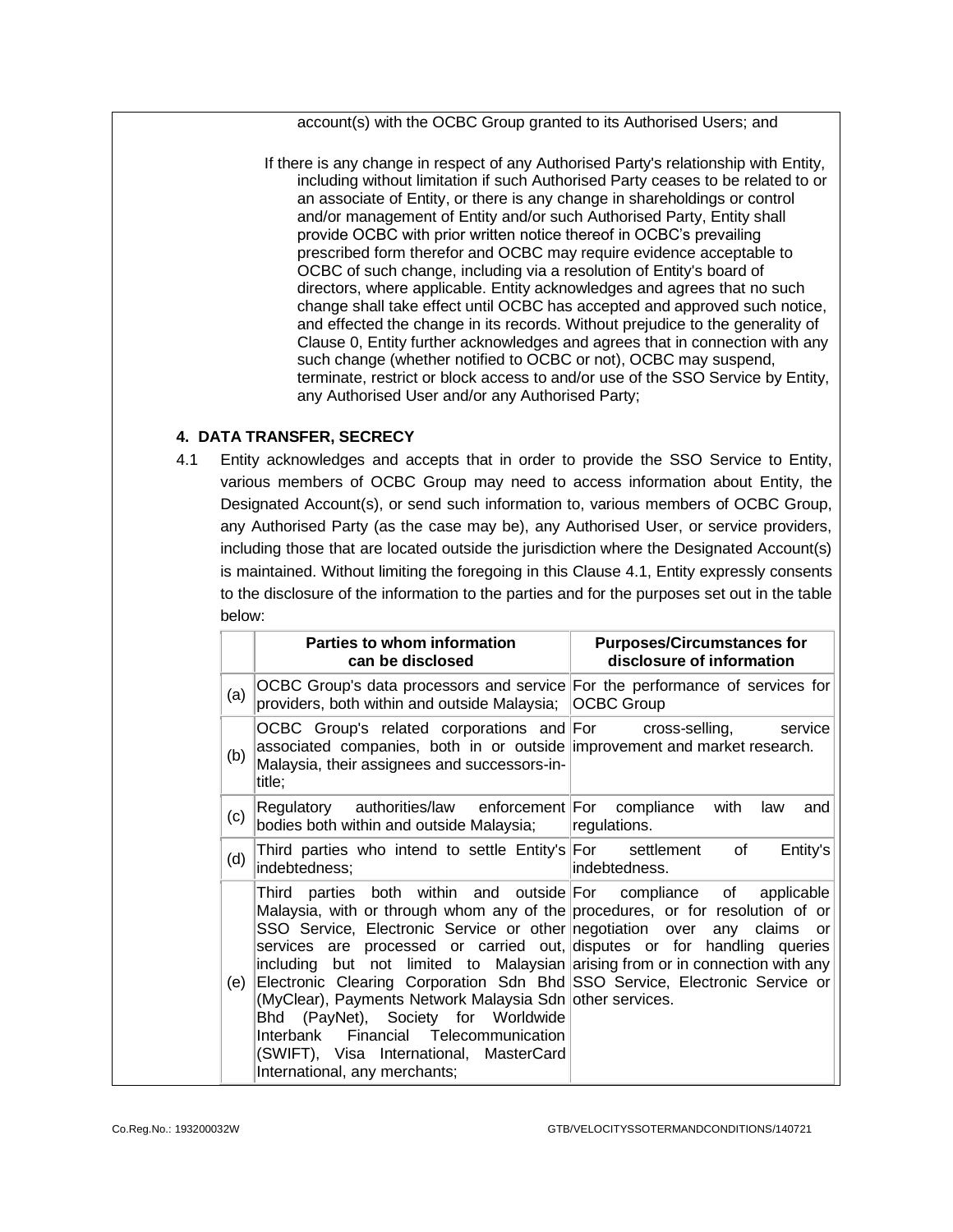| (f) | Lawyers, specialists in fraud, information For professional<br>technology and other professionals / consultation from professionals<br>specialists who render engaged by OCBC Group.<br>consultants /<br>professional or specialist services to OCBC<br>Group in relation to any matter of law or any<br>other matters requiring professional or<br>specialist knowledge or advice; | advice<br>and     |
|-----|-------------------------------------------------------------------------------------------------------------------------------------------------------------------------------------------------------------------------------------------------------------------------------------------------------------------------------------------------------------------------------------|-------------------|
| (g) | Entity's authorised agents or representative; For management of Entity's affairs.<br>land                                                                                                                                                                                                                                                                                           |                   |
| (h) | assignees or acquirers, potential For reorganisation including disposal<br>The<br>assignees or acquirers and successors-in- of the whole or any part of OCBC<br>title of any entity within OCBC Group.                                                                                                                                                                              | Group's business. |

4.2 Without derogating from Clause 4.1 and in connection with the provision of the SSO Service to Entity, Entity further consents to and instructs and authorizes OCBC to :

> allow, enable and facilitate OCBC Group and any Authorised User, and any Authorised Party (as the case may be), to access information about it and the Designated Account(s), from inside and outside the country where the Designated Account(s) is maintained or serviced; and

- allow, enable and facilitate the members of OCBC Group to disclose to each other and to such third parties as they deem necessary, such information regarding Entity and the Designated Account(s) as may be required from time to time to provide the SSO Services to Entity.
- 4.3 Each of Entity and Authorised User, and Authorised Party (as the case may be), agrees and acknowledges that the information available to it by virtue of the SSO Service can become subject to the laws in force in each country:
	- i. where it is held, received or stored by OCBC Group, Entity, any Authorised Party (as the case may be) or any Authorised User;

from where it is accessed by OCBC Group, Entity, any Authorised Party (as the case may be) or any Authorised User; or

through which it passes.

- 4.4 Each of Entity and Authorised User, and Authorised Party (as the case may be), agrees and acknowledges that the information available to it by virtue of the SSO Service can become subject to disclosure pursuant to the laws of those countries and accept the consequences that may result from such disclosure.
- 4.5 As the Designated Account(s) may include information about more than various individuals and about Entity's business relations with OCBC Group, Entity agrees that statements released to comply with legal process may contain information regarding Entity's relationship with these individuals and with OCBC Group.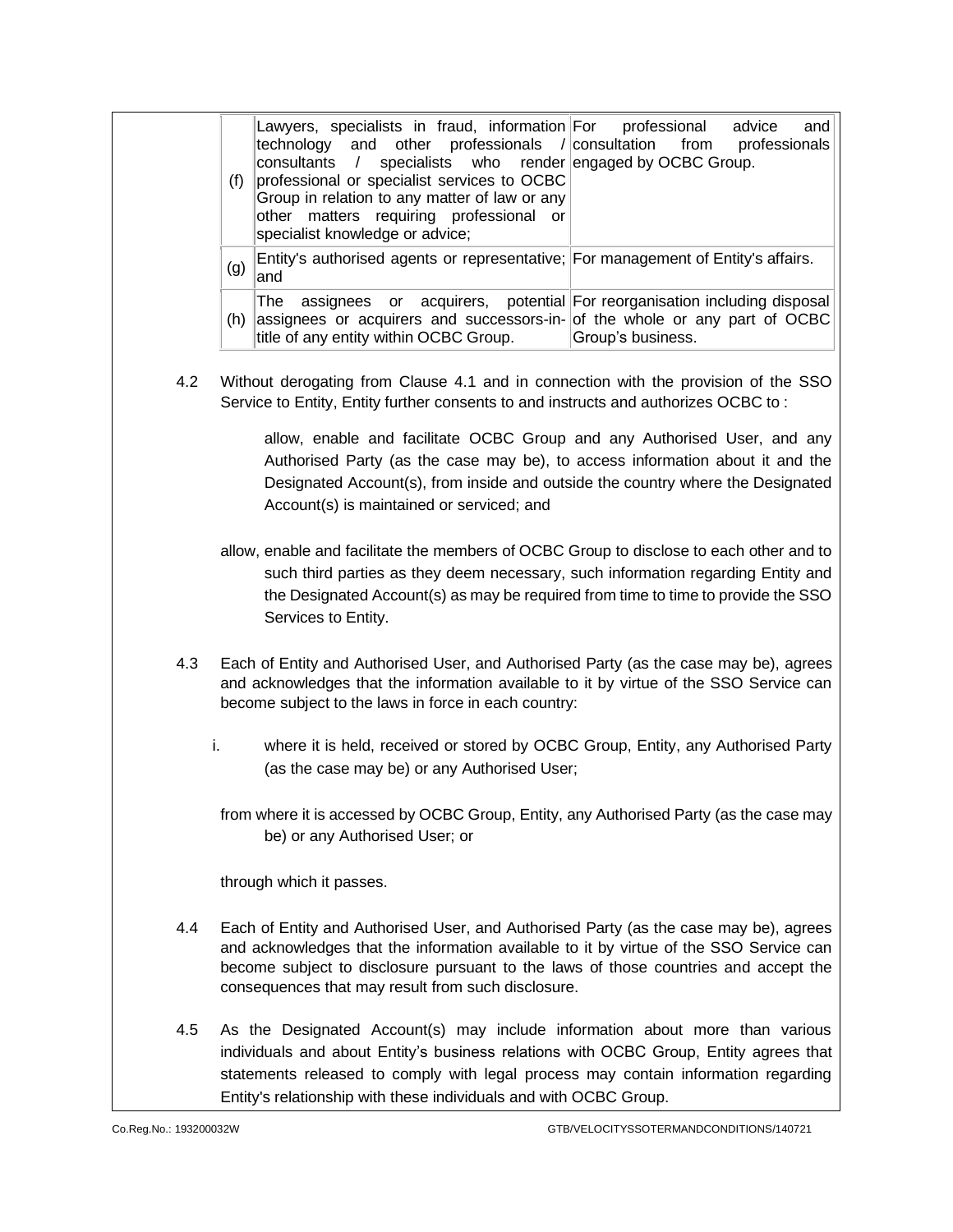- 4.6 Entity represents and warrants to OCBC in Malaysia that it has:
	- (a) obtained consent from each of the Authorised User(s) and the shareholders, directors and officers of Entity and Authorised Party (as the case may be) (collectively, "**data subjects**") to disclose their personal data to OCBC in Malaysia in connection with the SSO Service and related services;
	- (b) informed the data subjects that OCBC in Malaysia may conduct credit checks, collect and verify information given by the data subjects with the relevant registries, credit bureaus and credit reporting agencies and have obtained the data subjects' consent for the credit reporting agencies to disclose their credit report/information to OCBC in Malaysia for the purpose of the SSO Service and related services and for OCBC's risk management and review;
	- (c) informed the data subjects that OCBC in Malaysia may disclose their personal data to classes of third parties described in OCBC's privacy policy; and
	- (d) informed the data subjects to read the privacy policy of OCBC in Malaysia posted on the website at [www.ocbc.com.my.](http://www.ocbc.com.my/)"

#### **9. Designated Account(s) opened in Malaysia**

In relation to Designated Account(s) opened in Malaysia, where the Authorised User Access Credentials, and/or Authorised Party Access Credentials (as the case may be), are used to access or operate such Designated Account(s) and/or receive information relating thereto, the Business Account Terms and Conditions4 (including the Malaysia Country Addendum and the Malaysia Product Addendum referred therein) (collectively, the "**MY BA Terms**") shall govern such use, and it is further agreed that when such account is accessed via the SSO Service, where applicable and unless the context otherwise requires, with respect to the said Designated Account(s), all references in the MY BA Terms to "Access Credential", "Physical Credential", "Fingerprint Recognition Features", "Face Recognition Features", "Registered Mobile Device", "Software", verification codes, encryption, passwords, SMS OTPs, digital signatures and/or certificates shall be deemed to refer to the corresponding and/or analogous "Authorised User Access Credentials", and/or "Authorised Party Access Credentials" (as the case may be). For the avoidance of doubt, where any Access Credentials are used to access or operate an account and/or receive information relating thereto otherwise than through the SSO Service, such use shall continue to be governed by the terms under which such Access Credentials were issued or prescribed by or on behalf of OCBC Group.

For avoidance of doubt, nothing in Clauses 5.1 and 5.2 of the SSO Terms shall restrict OCBC Bank (Malaysia) Berhad and OCBC Al-Amin Bank Berhad (collectively "**OCBC Malaysia**") from

<sup>4</sup> Available at

<https://www.ocbc.com.my/assets/pdf/forms/my%20forms/eBanking/ROAD%20TnC%20%28Eng%29.pdf> or on request.